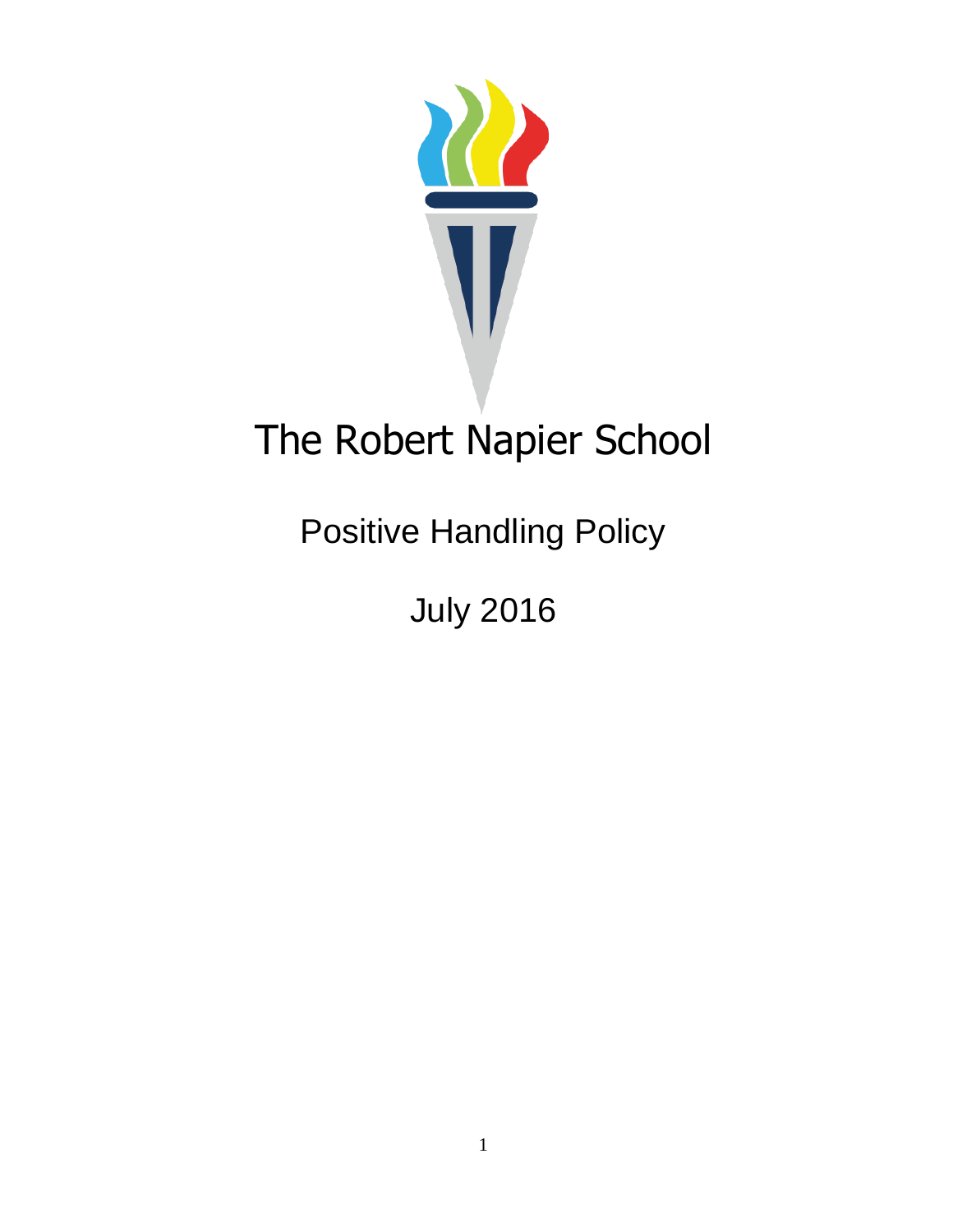#### **Rationale**

This policy is based upon the original DfE Circular 10/98 and subsequent advice issued including 'Policy and Guidance for Schools on the Use of Positive Handling (March 2003 ECALS) document and 'The use of reasonable force July 2013'

The Robert Napier School is committed to ensuring that all staff and adults with responsibility for children's safety and welfare will deal professionally with all incidents involving aggressive or reckless behaviour, and only use positive handling as a last resort in line with DCSF advice. If used at all, it will be in the context of a respectful, supportive relationship with the pupil. We will always aim to ensure minimal risk of injury to students and staff.

Staff will view positive handling of students as a last resort for the purposes of maintaining a safe environment. If students are behaving disruptively or anti-socially, every strategy will be used to manage behaviour positively to prevent a deterioration of the situation.

Staff will understand the importance of listening to and respecting children to create an environment that is calm and supportive, especially when dealing with pupils who may have emotional and behavioural needs, which may increase their aggression.

All staff will understand the importance of responding to the feelings of the child, which lie beneath the behaviour as well as to the behaviour itself.

*With reference to the DFE document 'The use of reasonable for force' July 2013,*

*The term reasonable force covers the broad range of actions used by most teachers at some point in their career that involve a degree of physical contact with pupils.* 

*Force is usually used either to control or restrain. This can range from guiding a pupil to safety by the arm through to more extreme circumstances such as breaking up a fight or where a student needs to be restrained to prevent violence or injury.* 

*'Reasonable in the circumstances means using no more force than is needed.* 

*As mentioned above, schools generally use force to control pupils and to restrain them. Control means either passive physical contact, such as standing between pupils or blocking a pupil's path, or active physical contact such as leading a pupil by the arm out of a classroom.* 

*Restraint means to hold back physically or to bring a pupil under control. It is typically used in more extreme circumstances, for example when two pupils are fighting and refuse to separate without physical intervention.* 

*School staff should always try to avoid acting in a way that might cause injury, but in extreme cases it may not always be possible to avoid injuring the pupil.*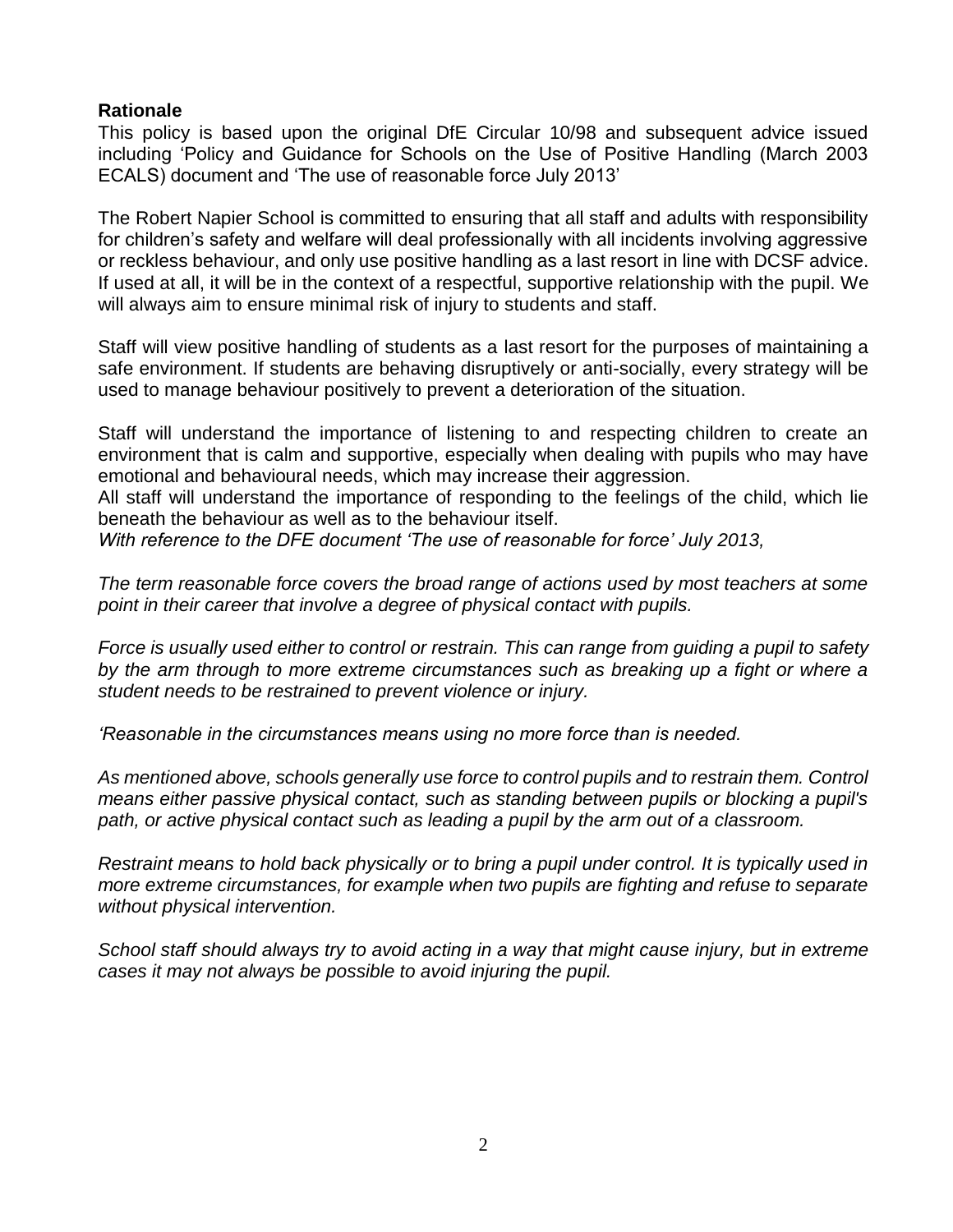## **INTRODUCTION**

At The Robert Napier School there may be children with challenging behavioural difficulties, who present behaviours that may necessitate the use of restrictive physical intervention to prevent injury to themselves, staff and pupils, damage to property, or the breakdown of a safe and enjoyable learning environment.

The policy has been prepared for the support of all staff who come into contact with pupils and for volunteers working within the school to explain the school's arrangements for positive handling. The policy is available to parents on request.

#### **PURPOSE**

The aim of this policy is to ensure a safe and happy environment, where everybody in the school community feels safe and respected. The objectives of this policy are:

- To provide a safe learning environment.
- To provide a framework in which all staff who come into contact with pupils are clear about their roles and responsibilities within the context of positive handling
- To support the school's Child Protection, Safeguarding and Behaviour Policies

#### **THE LAW**

The Education and Inspections Act 2006 introduced a statutory right for school staff to use such force as is reasonable in the circumstances to prevent a pupil from:

- committing an offence or engaging in conduct that could be an offence
- causing injury to themselves or others
- damaging property
- prejudicing good order and discipline at the school

The power applies where the pupil is on school premises or any other place where s/he is in the lawful control or charge of the school staff member. This means that the power extends to school trips.

#### **DEFINITIONS OF POSITIVE HANDLING**

Positive Handling uses the minimum degree of force necessary for the shortest period of time to prevent a pupil harming himself/ herself, others or property.

The objectives of positive handling adopted by The Robert Napier School are: to promote the least intrusive positive handling strategy and a continuum of gradual and graded techniques, with an emphasis and preference for the use of verbal, non-verbal de-escalation strategies being used and exhausted before positive handling strategies are utilised; to enable services to develop acceptable and authorised responses to disruptive, disturbing, angry and aggressive behaviours in a manner that maintains positive relationships and provides safety for all; to reduce the number of serious incidents involving physical controls in all settings and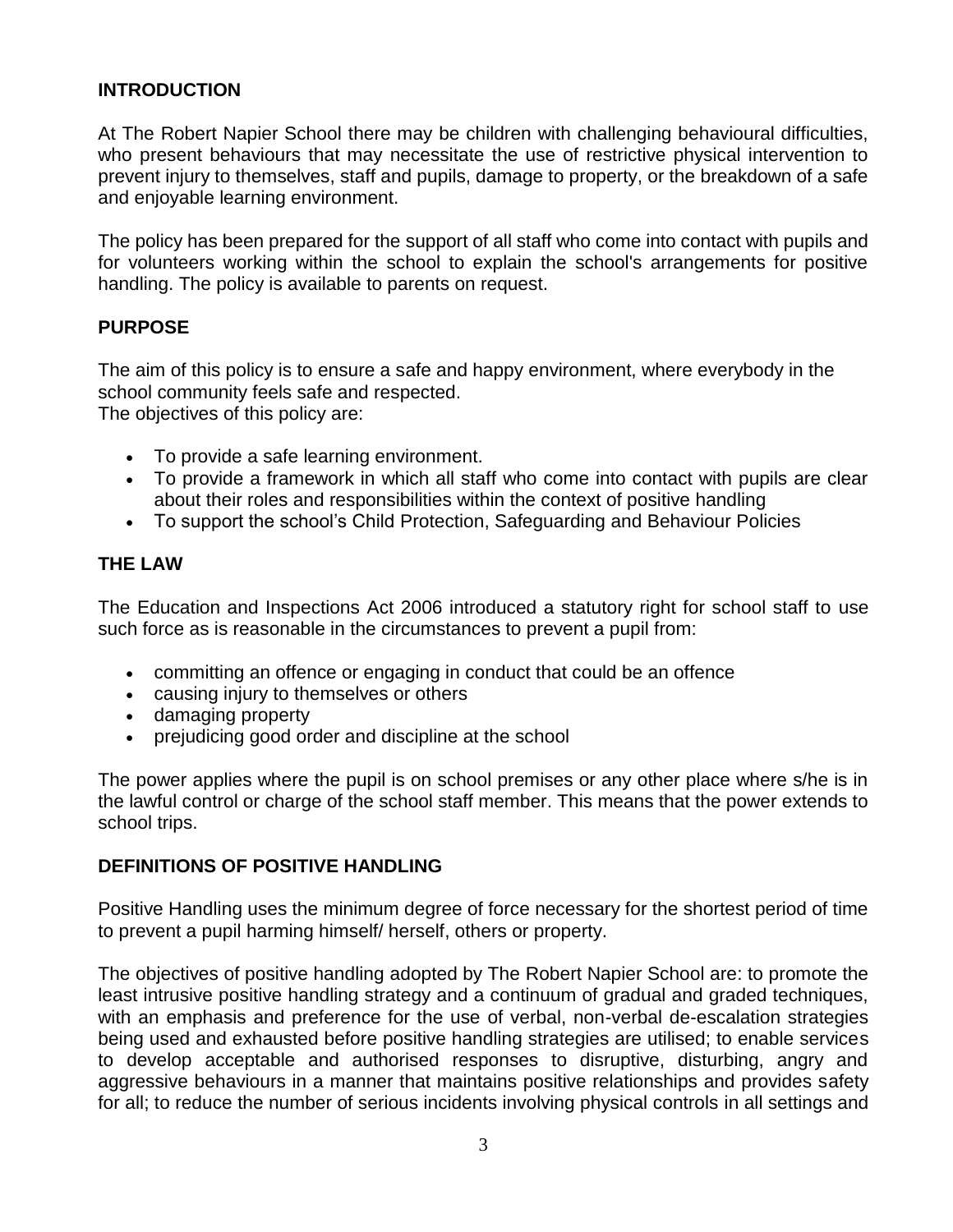to emphasise the importance of exhausting behaviour management strategies in the first instance; to increase the awareness of staff concerning the importance of recording and reporting, monitoring and evaluating, all incidents involving positive handling; to provide a process of repair and reflection for both staff and pupils.

In schools, force is generally used for two different purposes – to control pupils and to restrain them.

- Control can mean either passive physical contact (e.g. standing between pupils or blocking a pupil's path) or active physical contact (e.g. leading a pupil by the hand or arm, or ushering a pupil away by placing a hand on their shoulder).
- When members of staff use "restraint" they physically prevent a pupil from continuing what they were doing after they have been told to stop. The use of restraint techniques is usually used in more extreme circumstances, such as when two pupils are involved in a fight and physical intervention is needed to separate them.

There is no statutory definition of 'reasonable force'. Whether the force used is reasonable will always depend on the circumstances of individual cases.

Deciding on whether the use of force is justified will depend in part upon the context in which the behaviour takes place. The test is whether the force used is proportionate to the consequences it is intended to prevent. The degree of force used should be the minimum needed to achieve the desired result. Use of force could not be justified to prevent trivial misbehaviour.

In this school, staff have a responsibility to follow this policy and to seek alternative strategies wherever possible in order to prevent the need for physical intervention. Reasonable force will only be used as a last resort when all other behaviour management/ de-escalation strategies have failed or when pupils, staff or property are at risk.

De-escalation strategies include:

- Verbal advice and support
- Choices/consequences
- Using diversion & diffusion e.g. engaging the child in a discussion about a favoured topic
- Using negotiation
- Time out offered
- Re-assurance
- Planned ignoring
- Humour

## **AUTHORISED STAFF**

All staff in the school are authorised to use physical contact & physical interventions and staff trained in positive handling will be authorised to use physical control/restraint as a last resort when alternative strategies have failed.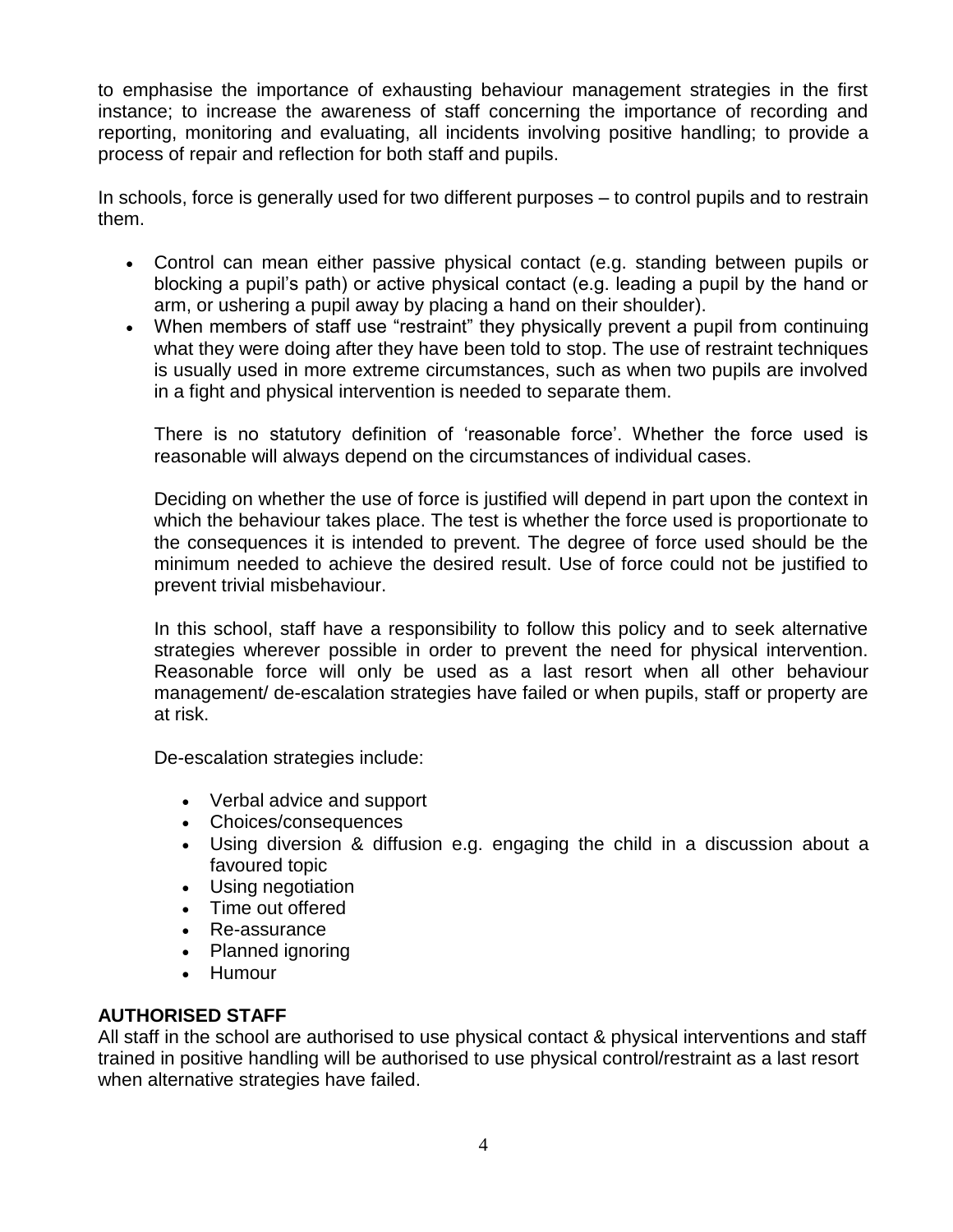Staff have a duty to inform the Senior Management team of any injuries which affect their ability to handle children.

## **TRAINING**

- Training will be made available for the SLT, ELT and colleagues who are more likely to encounter the type of challenging behaviour which may require physical intervention
- No member of staff will be expected to undertake the use of reasonable force without appropriate training.
- The Robert Napier School will review this Positive Handling Policy at least once every two years.
- Training will be delivered on a needs based approach and procedures are in place to monitor incidents.

# **TYPES OF INCIDENT**

Incidents fall into three broad categories: -

- Where action is necessary in self-defence or because there is an imminent risk of injury.
- Where there is a developing risk of injury, or significant damage to property.
- Where a pupil is behaving in a way that is seriously compromising good order or discipline.

Examples of situations, which fall within these categories, are:

- a pupil attacks a member of staff, or another pupil;
- pupils are fighting;
- a pupil is engaged in, or is on the verge of committing damage or vandalism to property;
- a pupil is causing, or at risk of causing, injury or damage by misusing dangerous materials or objects;
- a pupil is running in a corridor in a way which he or she might have or cause an accident likely to injure him or herself or others;
- a pupil absconds from a class or tries to leave school.
- a pupil is behaving in a way that is seriously disrupting a lesson, causing distress to the pupils and/or a breakdown of order

## **RECORDING**

Where physical control or restraint has been used a record of the incident will be kept. This record should be made in the Positive Handling Incident file kept by the Heads Secretary.

A statement needs to be completed as soon as possible after the incident.

Parents will be informed.

A Health and Safety Accident/Incident Form will be completed and returned to the Authority in situations where injury has occurred to either members of staff or pupils.